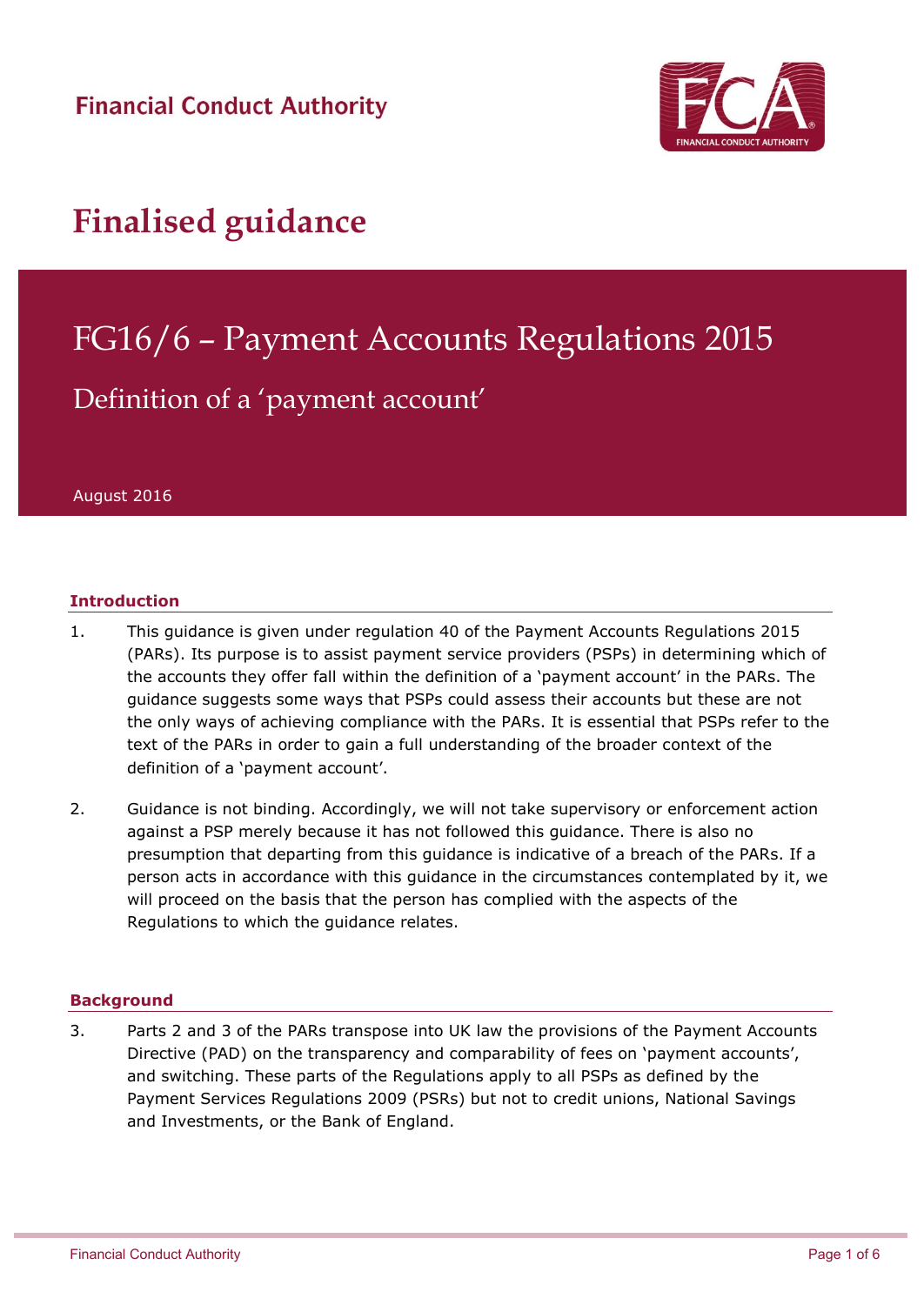4. The provisions in Parts 2 and 3 apply to 'payment accounts' offered by PSPs. The definition of a 'payment account' for the purposes of the PARs is set out in regulation 2 and reproduced below:

*"payment account" means an account held in the name of one or more consumers through which consumers are able to place funds, withdraw cash and execute and receive payment transactions to and from third parties, including the execution of credit transfers, but does not include any of the following types of account provided that the account is not used for day-to-day payment transactions: savings accounts; credit card accounts where funds are usually paid in for the sole purpose of repaying a credit card debt; current account mortgages or e-money accounts.*

- 5. This definition is intended to reflect both the description of the scope in Article 1(6) of PAD and the clarification provided in Recital 12 of PAD. $<sup>1</sup>$  It means that the accounts</sup> which fall within the scope of Parts 2 and 3 are to be determined according to the functionalities with which they provide the consumer. A categorisation solely by type of account (current account, savings account, etc.) is not possible.
- 6. The purpose of this guidance is to assist PSPs in determining which of the accounts they offer fall within the definition. This guidance does not impact on the definition of a 'payment account' that is in the PSRs or on the guidance we provide in chapter 15.3 of our Perimeter Guidance Manual (PERG) on the definition in the PSRs.

#### **'Payment account' under the PARs**

- 7. In order to fall within the definition of a 'payment account', an account must have all the listed functionalities. It must enable the consumer to:
	- place funds in the account
	- withdraw cash from the account
	- execute payment transactions to third parties, including credit transfers
	- receive payment transactions from third parties
- 8. However, not every account with these functionalities falls within the definition of a 'payment account' under the PARs. This is because the definition states that certain types of accounts usually (but not always) fall outside the scope of the Regulations. These types of accounts are:
	- savings accounts
	- credit card accounts where funds are usually paid in for the sole purpose of repaying a credit card debt

1

<sup>&</sup>lt;sup>1</sup> See section 1.6 of the Treasury document *['Consultation: Implementation of the EU payment accounts directive'](https://www.gov.uk/government/consultations/implementation-of-the-eu-payments-accounts-directive/implementation-of-the-eu-payment-accounts-directive)*, 23 June 2015.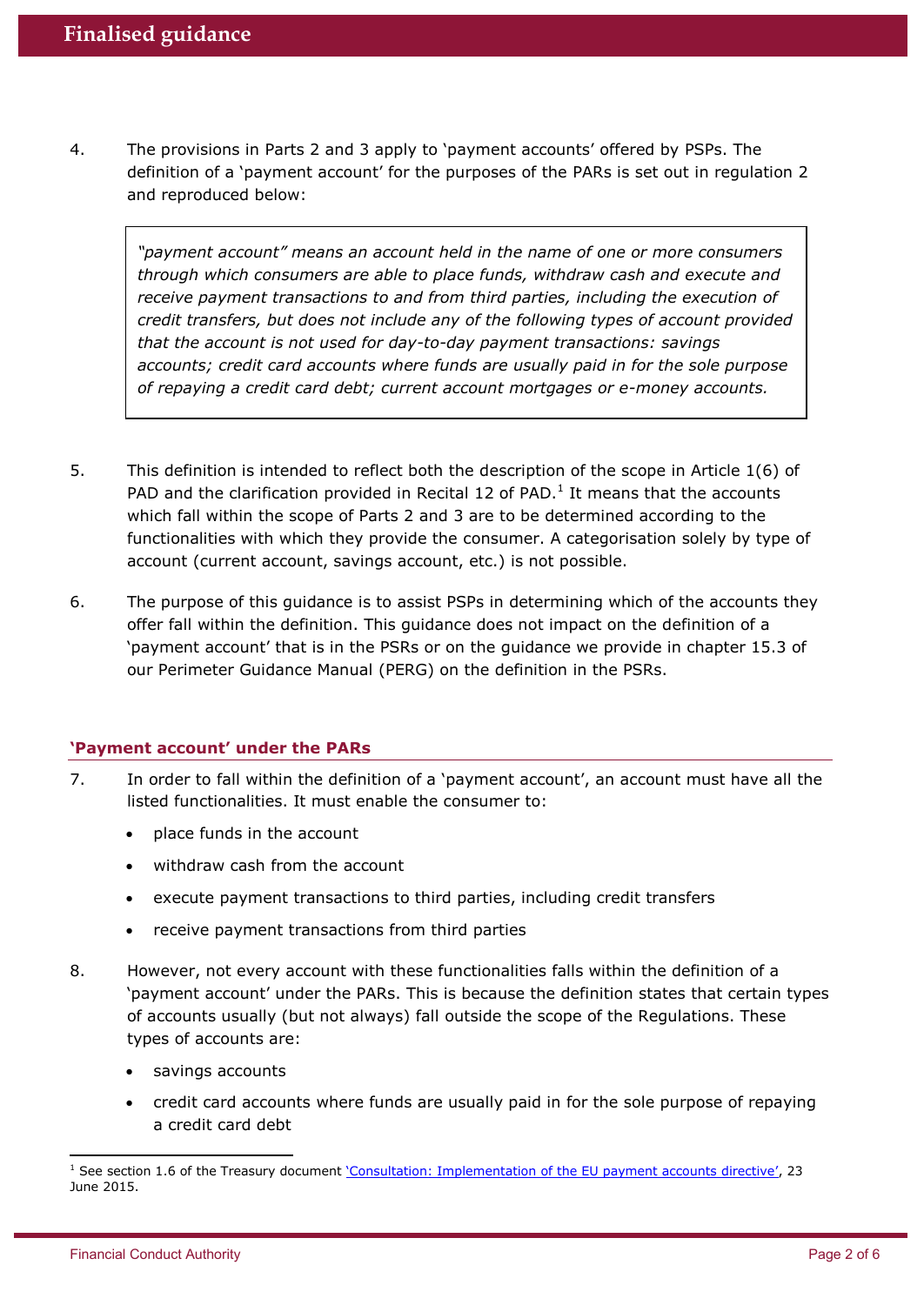- current account mortgages
- e-money accounts
- 9. Yet in some cases, these types of accounts will indeed be in scope. This exception applies when an account has all the listed functionalities, is one of the types of accounts listed in the preceding paragraph, and is used for day-to-day payment transactions.

#### **Assessment of accounts**

- 10. PSPs have an obligation to comply with the requirements of the PARs. In order to do so, all PSPs<sup>2</sup> should consider whether they offer accounts that fall within the definition of a 'payment account' and are therefore in the scope of Parts 2 and 3 of the PARs. Not only banks and building societies but also payment institutions and e-money institutions should determine which of their accounts, if any, are in scope.
- 11. PSPs should ensure that they do not unduly restrict the accounts they assess, for example by considering only current accounts. All accounts which could potentially fall within the scope of the PARs should be assessed.
- 12. Accounts must be assessed against the definition in regulation 2 but we suggest some steps which PSPs could find helpful.

#### **'Payment account' under the Payment Services Regulations 2009 (PSRs)**

- 13. A starting point for the assessment of an account under the PARs is whether or not that account is a 'payment account' within the meaning of the PSRs. If this is not the case, the account will not fall within the definition of a 'payment account' in the PARs either.
- 14. The definition of a 'payment account' in the PSRs is wider than that in the PARs. Regulation 2 of the PSRs includes the definitions below:

*"payment account" means an account held in the name of one or more payment service users which is used for the execution of payment transactions.*

*"payment transaction" means an act, initiated by the payer or payee, of placing, transferring or withdrawing funds, irrespective of any underlying obligations between the payer and payee.*

15. These definitions are relevant to the question of whether or not a 'payment account' falls within the scope of the PSRs. Guidance on their meaning can be found in chapter 15.3 of PERG.

1

<sup>&</sup>lt;sup>2</sup> Credit unions, National Savings and Investment, and the Bank of England are exempted from the scope of the PARs.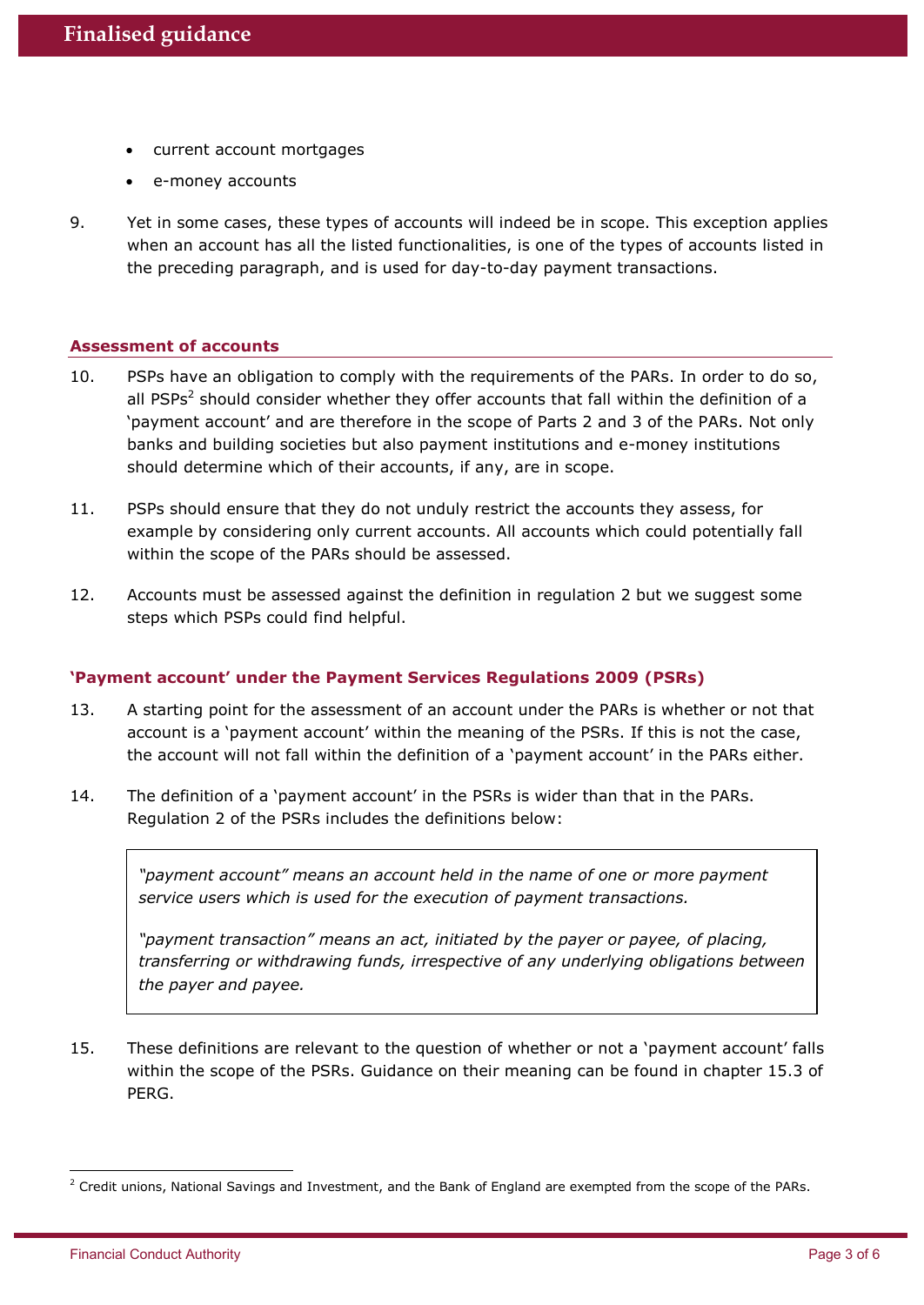16. 'Payment accounts' under the PARs are a sub-set of those under the PSRs. A 'payment account' within the meaning of the PARs is always a 'payment account' for the purposes of the PSRs.

#### **Held by consumers**

- 17. If a PSP concludes that an account falls within the definition of a 'payment account' for the purposes of the PSRs, it might next consider whether that account can be held by consumers.
- 18. The definition of consumer which is to be applied is set out in regulation 2 of the PARs:

*"consumer" means any natural person who is acting for purposes which are outside that person's trade, business, craft or profession.* 

19. This definition means that accounts which are not available to consumers do not fall within the scope of the PARs. These include accounts for micro-enterprises and/or small and medium-sized enterprises (SMEs).

#### **Functionalities**

- 20. Having ascertained that the account is available to consumers, a PSP might then examine the functionalities which the account offers. $3$
- 21. If the account does not have all of the functionalities listed in the definition of a 'payment account' in the PARs, it does not fall within the scope of the Regulations, and no further consideration is required.
- 22. If the account indeed offers all of the functionalities listed, PSPs may proceed to the next step.

#### **Type of account**

- 23. PSPs might next consider whether the account is one of the four types of accounts named in the definition as accounts which are usually (but not always) outside the scope of the Regulations.
- 24. If the account is not one of these types, this indicates it is a 'payment account' within the meaning of the PARs. If the account is one of the four account types named, it may or may not be in the scope of the PARs. In order to determine this, PSPs may proceed to the final step.

1

<sup>&</sup>lt;sup>3</sup> Guidance on the situations in which a PSP is providing a certain functionality can be found in PERG 15.3.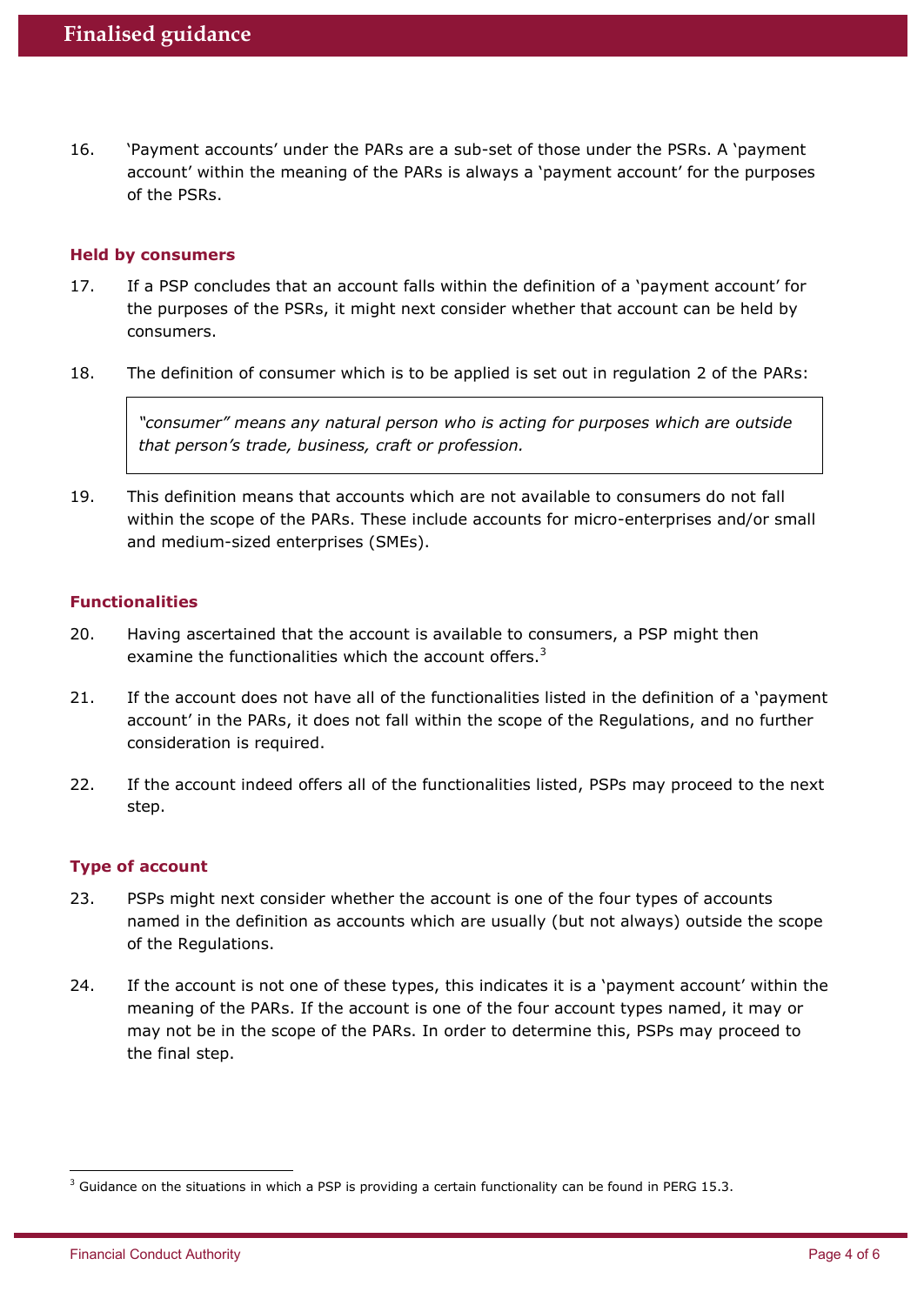#### **Used for day-to-day payment transactions**

- 25. Finally, PSPs will need to consider whether the savings account, credit card account, current account mortgage or e-money account in question is used for day-to-day payment transactions.
- 26. In assessing this, PSPs may find it helpful to consider factors including (but not limited to):
	- the purpose for which the account is designed and held out
	- the extent to which the consumers holding the account use the account's payment service functionalities in practice
	- the types of payment transactions carried out by the consumers holding the account, e.g. whether direct debits for utility bills or a standing order for the payment of rent are paid out of the account, as these may be indicative of its use for day-to-day payment transactions
	- the types of payment instrument, if any, available on the account
- 27. If an account is one of the named types and is used for day-to-day payment transactions, it meets the definition of a 'payment account' under the PARs. If an account is one of the named types but is not used for day-to-day payment transactions, it remains out of scope.

#### **Examples**

- 28. A traditional bank current account is very likely to fall within the definition of a 'payment account' in the PARs, as it typically offers all the functionalities listed in regulation 2. This will be the case even if it pays interest and is also used for the purposes of saving. As current accounts are not one of the types of accounts named in the definition as accounts which are usually outside the scope of the PARs, it is not necessary to consider whether or not the account is used for day-to-day payment transactions. If a current account offers all the functionalities, this will suffice to bring it within the scope of the Regulations.
- 29. A savings account which allows a consumer to make transfers only to accounts held in his/her own name would not fall within the scope of the PARs. This is because it does not have the functionality of executing payment transactions to third parties. It would not be necessary in such a case to consider whether or not the account is used for day-to-day payment transactions as the functionalities criterion is not met.
- 30. An e-money account will fall within the scope of the PARs if it offers all the functionalities listed in regulation 2 and is used for day-to-day payment transactions. Such an account would be likely to meet the definition of a 'payment account' if it is marketed as an alternative to a current account, and is also used by consumers in a similar way to a current account, for example to pay household bills and receive regular payments such as wages, salary or benefits.